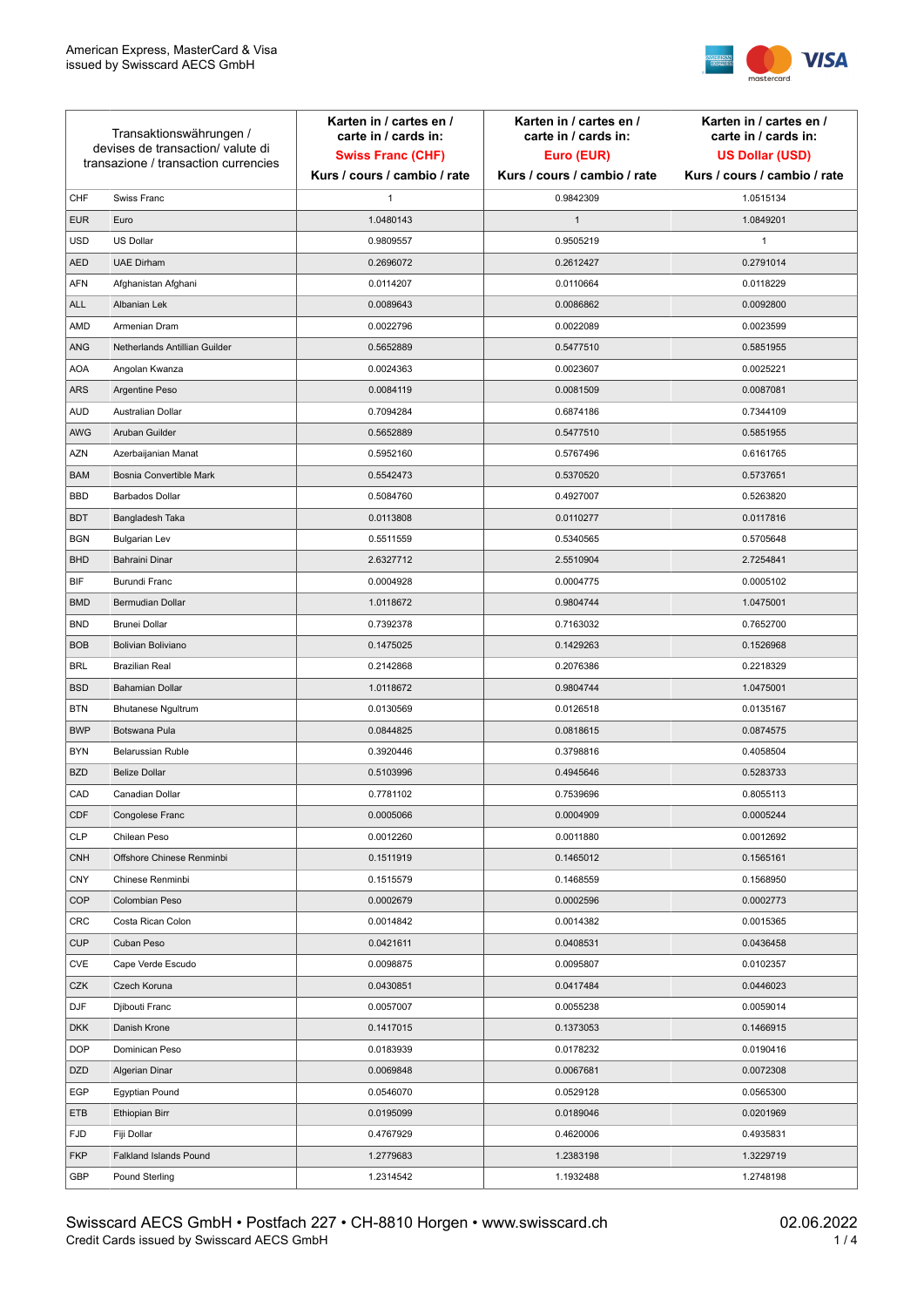

| Transaktionswährungen /<br>devises de transaction/valute di<br>transazione / transaction currencies |                        | Karten in / cartes en /<br>carte in / cards in: | Karten in / cartes en /<br>carte in / cards in: | Karten in / cartes en /<br>carte in / cards in: |
|-----------------------------------------------------------------------------------------------------|------------------------|-------------------------------------------------|-------------------------------------------------|-------------------------------------------------|
|                                                                                                     |                        | <b>Swiss Franc (CHF)</b>                        | Euro (EUR)                                      | <b>US Dollar (USD)</b>                          |
|                                                                                                     |                        | Kurs / cours / cambio / rate                    | Kurs / cours / cambio / rate                    | Kurs / cours / cambio / rate                    |
| <b>GEL</b>                                                                                          | Georgia Lari           | 0.3423263                                       | 0.3317057                                       | 0.3543813                                       |
| <b>GHS</b>                                                                                          | Ghana Cedi             | 0.1416368                                       | 0.1372426                                       | 0.1466245                                       |
| GIP                                                                                                 | Gibraltar Pound        | 1.2779683                                       | 1.2383198                                       | 1.3229719                                       |
| <b>GMD</b>                                                                                          | Gambia Dalasi          | 0.0206377                                       | 0.0199974                                       | 0.0213645                                       |
| <b>GNF</b>                                                                                          | Guinea Franc           | 0.0001173                                       | 0.0001137                                       | 0.0001214                                       |
| <b>GTQ</b>                                                                                          | Guatemala Quetzal      | 0.1318920                                       | 0.1278001                                       | 0.1365366                                       |
| GYD                                                                                                 | Guyana Dollar          | 0.0048413                                       | 0.0046911                                       | 0.0050118                                       |
| <b>HKD</b>                                                                                          | Hong Kong Dollar       | 0.1250621                                       | 0.1211821                                       | 0.1294662                                       |
| <b>HNL</b>                                                                                          | Honduras Lempira       | 0.0412281                                       | 0.0399490                                       | 0.0426799                                       |
| <b>HRK</b>                                                                                          | Croatian Kuna          | 0.1442495                                       | 0.1397742                                       | 0.1493292                                       |
| <b>HTG</b>                                                                                          | Haiti Gourde           | 0.0088324                                       | 0.0085584                                       | 0.0091434                                       |
| <b>HUF</b>                                                                                          | Forint                 | 0.0026928                                       | 0.0026093                                       | 0.0027876                                       |
| <b>IDR</b>                                                                                          | Indonesia Rupiah       | 0.0000696                                       | 0.0000674                                       | 0.0000721                                       |
| ILS                                                                                                 | New Israeli Sheqel     | 0.2988278                                       | 0.2895568                                       | 0.3093510                                       |
| <b>INR</b>                                                                                          | Indian Rupee           | 0.0130637                                       | 0.0126584                                       | 0.0135237                                       |
| IQD                                                                                                 | Iraqi Dinar            | 0.0006931                                       | 0.0006716                                       | 0.0007175                                       |
| <b>ISK</b>                                                                                          | <b>Iceland Krona</b>   | 0.0079531                                       | 0.0077064                                       | 0.0082332                                       |
| JMD                                                                                                 | Jamaican Dollar        | 0.0065781                                       | 0.0063740                                       | 0.0068097                                       |
| <b>JOD</b>                                                                                          | Jordanian Dinar        | 1.4294623                                       | 1.3851137                                       | 1.4798008                                       |
| JPY                                                                                                 | Yen                    | 0.0076356                                       | 0.0073987                                       | 0.0079045                                       |
| <b>KES</b>                                                                                          | Kenyan Shilling        | 0.0086632                                       | 0.0083944                                       | 0.0089683                                       |
| <b>KGS</b>                                                                                          | Kyrgyzstan Som         | 0.0127203                                       | 0.0123257                                       | 0.0131682                                       |
| <b>KHR</b>                                                                                          | Cambodia Riel          | 0.0002496                                       | 0.0002419                                       | 0.0002584                                       |
| <b>KMF</b>                                                                                          | Comoro Franc           | 0.0022050                                       | 0.0021366                                       | 0.0022826                                       |
| <b>KRW</b>                                                                                          | Korean Republic Won    | 0.0008163                                       | 0.0007910                                       | 0.0008450                                       |
| <b>KWD</b>                                                                                          | Kuwaiti Dinar          | 3.2391147                                       | 3.1386223                                       | 3.3531800                                       |
| <b>KYD</b>                                                                                          | Cayman Islands Dollar  | 1.2142411                                       | 1.1765697                                       | 1.2570006                                       |
| KZT                                                                                                 | Kazakhstan Tenge       | 0.0023641                                       | 0.0022908                                       | 0.0024474                                       |
| LAK                                                                                                 | Lao Republic Kip       | 0.0000752                                       | 0.0000729                                       | 0.0000778                                       |
| LBP                                                                                                 | Lebanese Pound         | 0.0000413                                       | 0.0000400                                       | 0.0000428                                       |
| <b>LKR</b>                                                                                          | Sri Lanka Rupee        | 0.0028192                                       | 0.0027317                                       | 0.0029185                                       |
| <b>LRD</b>                                                                                          | Liberian Dollar        | 0.0066904                                       | 0.0064828                                       | 0.0069260                                       |
| <b>LSL</b>                                                                                          | Lesotho Lothi          | 0.0648646                                       | 0.0628522                                       | 0.0671488                                       |
| LYD                                                                                                 | Libyan Dinar           | 0.2126139                                       | 0.2060176                                       | 0.2201011                                       |
| <b>MAD</b>                                                                                          | Moroccan Dirham        | 0.1005553                                       | 0.0974356                                       | 0.1040964                                       |
| MDL                                                                                                 | Moldovan Leu           | 0.0533783                                       | 0.0517223                                       | 0.0552580                                       |
| <b>MGA</b>                                                                                          | Malagasy Ariary        | 0.0002506                                       | 0.0002428                                       | 0.0002594                                       |
| <b>MKD</b>                                                                                          | Macedonia Denar        | 0.0175689                                       | 0.0170238                                       | 0.0181876                                       |
| MMK                                                                                                 | Myanmar Kyat           | 0.0005470                                       | 0.0005300                                       | 0.0005663                                       |
| MNT                                                                                                 | Mongolia Tugrik        | 0.0003238                                       | 0.0003138                                       | 0.0003352                                       |
| <b>MOP</b>                                                                                          | Macao Pataca           | 0.1252466                                       | 0.1213609                                       | 0.1296572                                       |
| <b>MRU</b>                                                                                          | Mauritanian Ouguiya    | 0.0278173                                       | 0.0269543                                       | 0.0287969                                       |
| <b>MUR</b>                                                                                          | <b>Mauritius Rupee</b> | 0.0233362                                       | 0.0226122                                       | 0.0241580                                       |
| <b>MVR</b>                                                                                          | Maldives Rufiyaa       | 0.0655424                                       | 0.0635090                                       | 0.0678505                                       |
| <b>MWK</b>                                                                                          | Malawi Kwacha          | 0.0009970                                       | 0.0009661                                       | 0.0010321                                       |
| <b>MXN</b>                                                                                          | Mexican Peso           | 0.0516022                                       | 0.0500013                                       | 0.0534194                                       |
| <b>MYR</b>                                                                                          | Malaysian Ringgit      | 0.2312211                                       | 0.2240475                                       | 0.2393635                                       |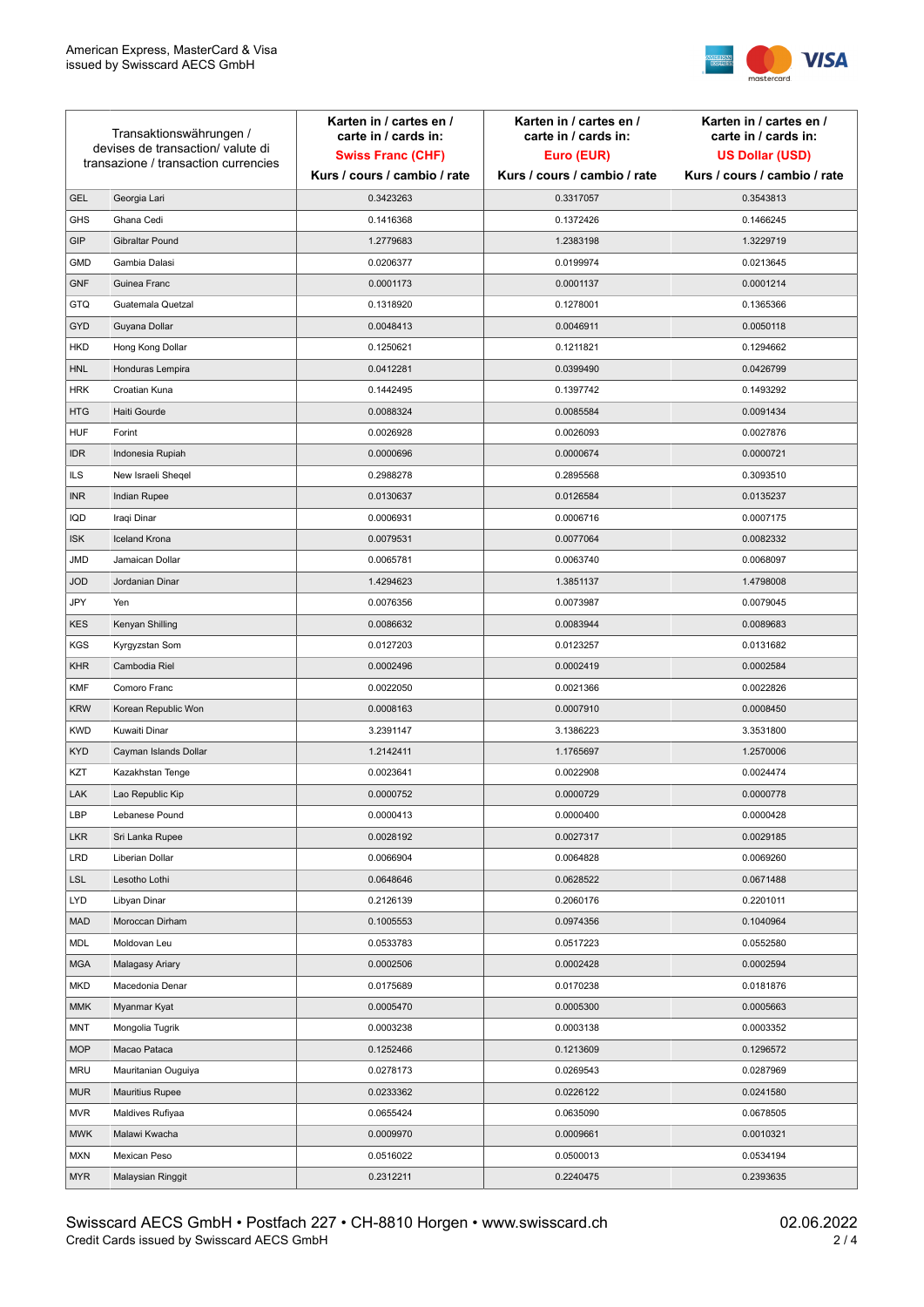

| Transaktionswährungen /<br>devises de transaction/valute di<br>transazione / transaction currencies |                             | Karten in / cartes en /<br>carte in / cards in:<br><b>Swiss Franc (CHF)</b> | Karten in / cartes en /<br>carte in / cards in:<br>Euro (EUR) | Karten in / cartes en /<br>carte in / cards in:<br><b>US Dollar (USD)</b> |
|-----------------------------------------------------------------------------------------------------|-----------------------------|-----------------------------------------------------------------------------|---------------------------------------------------------------|---------------------------------------------------------------------------|
|                                                                                                     |                             | Kurs / cours / cambio / rate                                                | Kurs / cours / cambio / rate                                  | Kurs / cours / cambio / rate                                              |
| <b>MZN</b>                                                                                          | Mozambique Metical          | 0.0158895                                                                   | 0.0153965                                                     | 0.0164490                                                                 |
| <b>NAD</b>                                                                                          | Namibia Dollar              | 0.0651545                                                                   | 0.0631331                                                     | 0.0674489                                                                 |
| <b>NGN</b>                                                                                          | Nigeria Naira               | 0.0024142                                                                   | 0.0023393                                                     | 0.0024992                                                                 |
| <b>NIO</b>                                                                                          | Nicaragua Cordoba Oro       | 0.0283091                                                                   | 0.0274308                                                     | 0.0293060                                                                 |
| <b>NOK</b>                                                                                          | Norwegian Krone             | 0.1049639                                                                   | 0.1017074                                                     | 0.1086602                                                                 |
| <b>NPR</b>                                                                                          | Nepalese Rupee              | 0.0081648                                                                   | 0.0079115                                                     | 0.0084523                                                                 |
| <b>NZD</b>                                                                                          | New Zealand Dollar          | 0.6417410                                                                   | 0.6218312                                                     | 0.6643399                                                                 |
| <b>OMR</b>                                                                                          | Oman Rial                   | 2.5735778                                                                   | 2.4937334                                                     | 2.6642062                                                                 |
| PAB                                                                                                 | Panamanian Balboa           | 1.0118672                                                                   | 0.9804744                                                     | 1.0475001                                                                 |
| <b>PEN</b>                                                                                          | Peru Sol                    | 0.2733769                                                                   | 0.2648955                                                     | 0.2830039                                                                 |
| <b>PGK</b>                                                                                          | Papua New Guinea Kina       | 0.2873703                                                                   | 0.2784547                                                     | 0.2974900                                                                 |
| PHP                                                                                                 | Philippine Peso             | 0.0193279                                                                   | 0.0187283                                                     | 0.0200085                                                                 |
| <b>PKR</b>                                                                                          | Pakistan Rupee              | 0.0051264                                                                   | 0.0049674                                                     | 0.0053069                                                                 |
| <b>PLN</b>                                                                                          | Zloty                       | 0.2325425                                                                   | 0.2253279                                                     | 0.2407315                                                                 |
| <b>PYG</b>                                                                                          | Paraguay Guarani            | 0.0001479                                                                   | 0.0001433                                                     | 0.0001531                                                                 |
| QAR                                                                                                 | Qatari Rial                 | 0.2720144                                                                   | 0.2635752                                                     | 0.2815934                                                                 |
| <b>RON</b>                                                                                          | Leu                         | 0.2201703                                                                   | 0.2133396                                                     | 0.2279236                                                                 |
| <b>RSD</b>                                                                                          | Serbian Dinar               | 0.0091931                                                                   | 0.0089079                                                     | 0.0095168                                                                 |
| <b>RUB</b>                                                                                          | Russian Ruble               | 0.0160235                                                                   | 0.0155264                                                     | 0.0165878                                                                 |
| <b>RWF</b>                                                                                          | Rwanda Franc                | 0.0009930                                                                   | 0.0009622                                                     | 0.0010280                                                                 |
| SAR                                                                                                 | Saudi Riyal                 | 0.2640424                                                                   | 0.2558506                                                     | 0.2733406                                                                 |
| <b>SBD</b>                                                                                          | Solomon Islands Dollar      | 0.1295190                                                                   | 0.1255007                                                     | 0.1340800                                                                 |
| <b>SCR</b>                                                                                          | Seychelles Rupee            | 0.0727501                                                                   | 0.0704931                                                     | 0.0753120                                                                 |
| <b>SDG</b>                                                                                          | Sudanese Pound              | 0.0022718                                                                   | 0.0022013                                                     | 0.0023518                                                                 |
| SEK                                                                                                 | Swedish Krona               | 0.1007055                                                                   | 0.0975811                                                     | 0.1042518                                                                 |
| SGD                                                                                                 | Singapore Dollar            | 0.7166549                                                                   | 0.6944209                                                     | 0.7418919                                                                 |
| <b>SHP</b>                                                                                          | St Helena Pound             | 1.2779683                                                                   | 1.2383198                                                     | 1.3229719                                                                 |
| <b>SLL</b>                                                                                          | Sierra Leone Leone          | 0.0000775                                                                   | 0.0000751                                                     | 0.0000802                                                                 |
| SOS                                                                                                 | Somali shilling             | 0.0017521                                                                   | 0.0016977                                                     | 0.0018138                                                                 |
| <b>SRD</b>                                                                                          | Suriname Dollar             | 0.0480672                                                                   | 0.0465759                                                     | 0.0497599                                                                 |
| SSD                                                                                                 | South Sudanese Pound        | 0.0021742                                                                   | 0.0021067                                                     | 0.0022508                                                                 |
| <b>STN</b>                                                                                          | Sao Tome and Principe Dobra | 0.0436059                                                                   | 0.0422530                                                     | 0.0451415                                                                 |
| <b>SVC</b>                                                                                          | El Salvador Colon           | 0.1156420                                                                   | 0.1120542                                                     | 0.1197143                                                                 |
| <b>SZL</b>                                                                                          | Swaziland Lilangeni         | 0.0648840                                                                   | 0.0628710                                                     | 0.0671689                                                                 |
| THB                                                                                                 | Baht                        | 0.0289241                                                                   | 0.0280267                                                     | 0.0299427                                                                 |
| <b>TJS</b>                                                                                          | Tajikistan Somoni           | 0.0887603                                                                   | 0.0860065                                                     | 0.0918860                                                                 |
| TMT                                                                                                 | Turkmenistan Manat          | 0.2898954                                                                   | 0.2809015                                                     | 0.3001041                                                                 |
| <b>TND</b>                                                                                          | <b>Tunisian Dinar</b>       | 0.3389386                                                                   | 0.3284231                                                     | 0.3508743                                                                 |
| <b>TOP</b>                                                                                          | Tonga Pa'anga               | 0.4493702                                                                   | 0.4354286                                                     | 0.4651948                                                                 |
| <b>TRY</b>                                                                                          | Turkish Lira                | 0.0610461                                                                   | 0.0591522                                                     | 0.0631958                                                                 |
| <b>TTD</b>                                                                                          | Trinidad & Tobago Dollar    | 0.1503853                                                                   | 0.1457196                                                     | 0.1556811                                                                 |
| <b>TWD</b>                                                                                          | New Taiwan Dollar           | 0.0346648                                                                   | 0.0335893                                                     | 0.0358855                                                                 |
| TZS                                                                                                 | Tanzanian Shilling          | 0.0004353                                                                   | 0.0004218                                                     | 0.0004506                                                                 |
| <b>UAH</b>                                                                                          | Ukraine Hryvnia             | 0.0345880                                                                   | 0.0335149                                                     | 0.0358060                                                                 |
| <b>UGX</b>                                                                                          | Uganda Shilling             | 0.0002672                                                                   | 0.0002589                                                     | 0.0002766                                                                 |
| <b>UYU</b>                                                                                          | Peso Uruguayo               | 0.0253912                                                                   | 0.0246034                                                     | 0.0262854                                                                 |
| UZS                                                                                                 | Uzbekistan Sum              | 0.0000922                                                                   | 0.0000893                                                     | 0.0000954                                                                 |